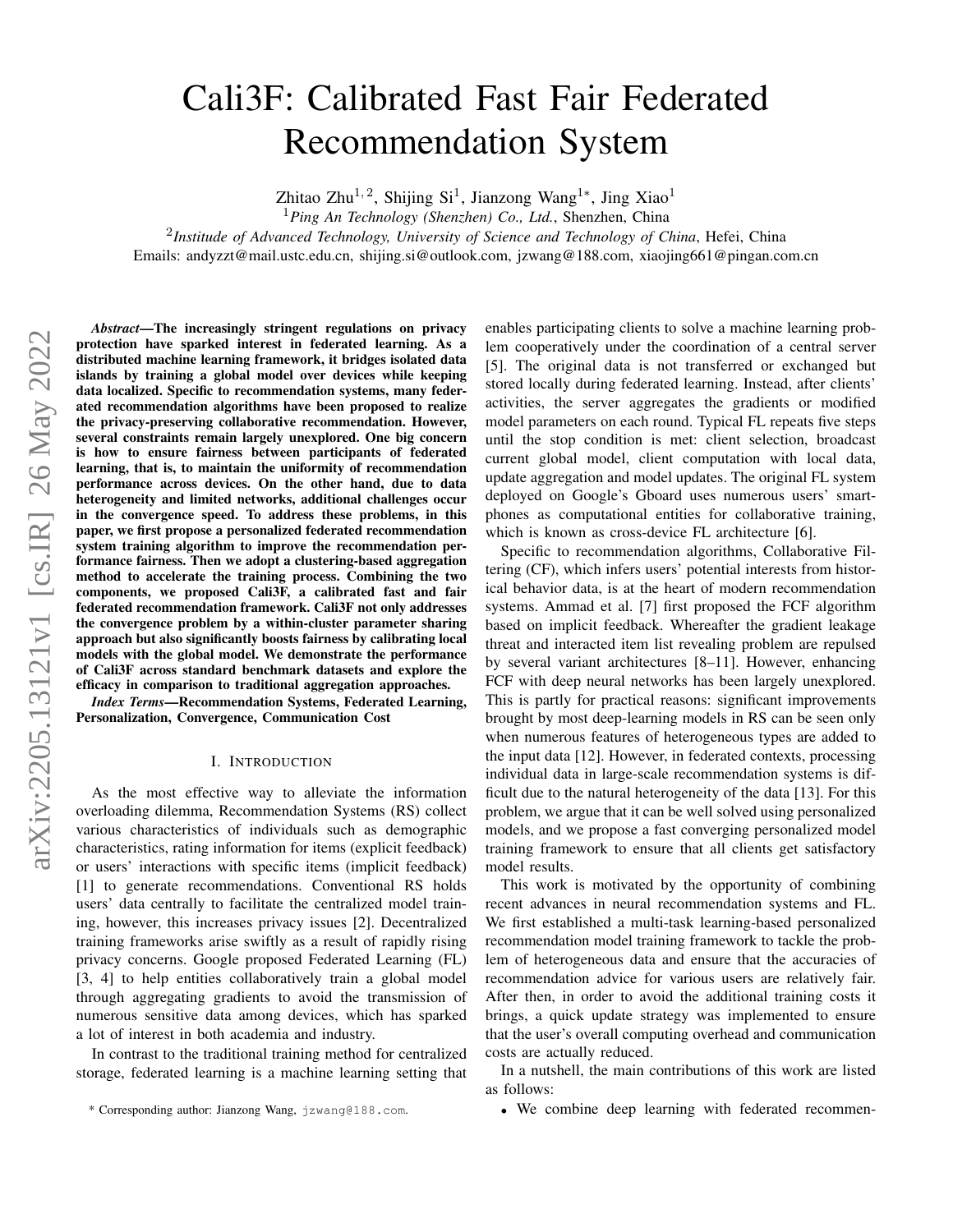dation system to improve recommendation performance in FL scenarios. To improve the performance fairness among the clients, we propose a training framework for personalized recommendation systems that uses global model parameters for calibration while personalizing.

- To compensate for the computational cost associated with personalization models, we use a update sharing method based on clustering, which could obtain satisfactory recommendation performance at the very early stage, thus effectively reducing the total training cost.
- Extensive experiments on benchmark datasets demonstrate the advantageous performance of our proposed architecture in terms of prediction accuracy, convergence speed and communication cost.

# II. RELATED WORK

#### *A. Federated Recommendation Systems*

Matrix Factorization (MF) has acquired prevailing popularity as a latent factor model-based approach since the Netflix Prize. Later He et al. [\[14\]](#page-7-11) argued that MF's performance could be hampered by a too simple interaction function, and proposed Neural Collaborative Filtering (NCF), which improved performance by replacing the inner product with neural networks and using embedding layers to obtain the latent user-item vectors.

To explore RS in the federated setting, Ammad et al. [3] first proposed a Federated Collaborative Filtering algorithm (FCF) based on implicit feedback. Their system simply uploads raw item profile updates, whereas user profile updates are calculated locally and aggregated through a series of nonreducible summations.

Later, on the security side, Chai et al. [\[8\]](#page-7-7) pointed out that if the gradient information of any two-step update and the update of user factor are given, the user rating information can be derived by solving higher-order equations. That is, gradient information may reveal user privacy data. To solve this problem, they proposed a secure matrix factorization model, SFMF, which eliminates the possibility of gradient leakage of user information by using the homomorphic encryption method in the communication process between server and client. On the generality side, the FedRec proposed by Lin et al. [\[15\]](#page-7-12) extends it to the explicit feedback recommendation scenario. During user gradient uploading, random samples of ungraded items are uploaded to the server to cover the actual item information exchanged by users, and user average rating and mixed rating mechanisms are adopted to generate negative sample item ratings. However, this approach introduced additional noise, so Liang et al. [\[10\]](#page-7-13) further proposed FedRec++ to eliminate noisy data in a privately-aware way by assigning part of the denoising clients, thus achieving better recommendation performance. Unfortunately, none of the aforementioned methods incorporates the benefits of deep networks into Federated Recommendation Systems (FedRS).

When it comes to the convergence speed of FedRS, Muhammad et al. first introduced the clustering approach to FCF. By classifying users according to non-privacy profiles and adopting different update strategies to three model components, the FedFast [\[16\]](#page-7-14) algorithm could receive considerable practicability at the early stage of model training, but they only consider the simplest federated generalized MF algorithm and the resulting model is not fundamentally different from the one obtained by FedAvg [\[17\]](#page-7-15).

#### *B. Performance Fairness in FL*

As the most classical aggregation algorithm, FedAvg [\[4\]](#page-7-3) performs E epochs of SGD on a randomly sampled fraction of devices and then averages their model updates according to instance numbers at each iteration. Although FedAvg has demonstrated its empirical success, it has been shown to encounter divergence in non-IID data distribution settings [\[4,](#page-7-3) [18\]](#page-7-16).

Since it is inevitable to face the challenge of data heterogeneity, participants have long been concerned about how to prevent the performance from significantly deviating across clients. The goal of performance fairness is to achieve a more uniform accuracy distribution across participants. It is worth mentioning that this applies to horizontal FL [\[19\]](#page-7-17) where the participants are not in commercial competition with each other.

Several tactics are commonly adopted to encourage this kind of uniform accuracy distribution [\[20,](#page-7-18) [21\]](#page-7-19). For instance, Li et al. [\[22\]](#page-7-20) proposed a fair resource allocation method that improves the accuracy of the worst-performing devices through a novel optimization objective with a hyper-parameter to adjust the strength. Another framework, Agnostic Federated Learning (AFL) [\[23\]](#page-7-21), treats the fairness as a min-max optimization problem and tends to minimize a worst-case objective.

Closer to the essential point, given that data heterogeneity is the core cause of non-uniform performance in FL, a variety of techniques for personalized federated learning have been proposed. The Multi-task Learning Framework (MTL), which includes hard parameter sharing and the weighted combination method[\[24\]](#page-7-22), is one of the most popular personalization techniques. Smith et al. [\[25\]](#page-7-23) first proposed a primal-dual MTL based personalized FL framework. Current mean-regularized MTL approaches, such as [\[26,](#page-7-24) [27\]](#page-7-25) usually assign personalized models to clients and update them with a regularization term towards their current average. Ditto [\[28\]](#page-7-26), on the contrary, simultaneously learn local and global models via a globalregularized MTL framework, where local models are regularized towards a global model trained by FedAvg rather than their average. The bi-level optimization proposed by Ditto is as follows:

$$
\min_{v_k} h_k(v_k; w^*) := F_k(v_k) + \frac{\lambda}{2} || v_k - w^* ||^2
$$
  
s.t.  $w^* \in \argmin_w G(F_1(w), \dots, F_K(w))).$  (1)

where the hyper-parameter  $\lambda$  governs the interpolation between local and global models, finding a trade-off between robustness and fairness.  $F(v_k)$ , the function of local parameters  $v_k$ , denotes the local objective for client k and  $w^*$  denotes global parameters of the previous round. Plug-in style local models allow for methods designed for the global FL problem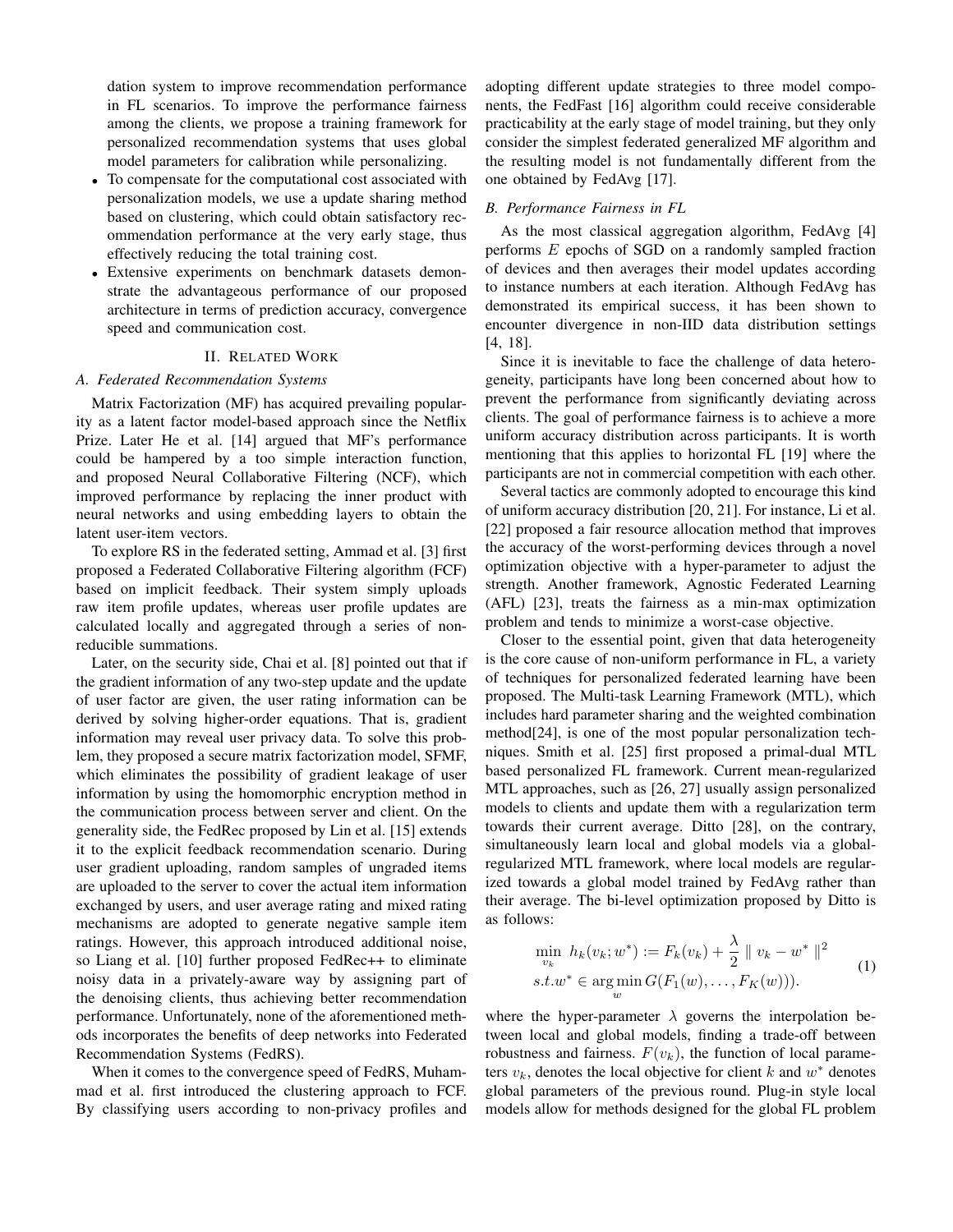to be easily re-used in practice. However, training local models and the global model at the same time brings about a doubling of computing and communication costs, placing more demands on participants of FL. In addition to this, clustering algorithms based on clients' similarities [\[29–](#page-7-27)[31\]](#page-7-28) are leveraged to reduce non-IIDness of data within a single cluster although they allocate test set to all clusters or place additional requirements on the data domain.

# III. PROPOSED APPROACH

In this section, we illustrate the Cali3F framework we proposed, which comprises three key components: clusteringbased client sampling method (ClusSamp), calibrated local model update (CaliUp), and fast aggregation approach (FastAgg). We first introduce the base recommendation model we used in our experiments, then we explain in detail how our framework can be applied to the recommendation model and achieve advantages in convergence speed and recommendation fairness.

Along with the coming of deep neural networks' prevailing, the complex models are likely to generate more accurate predictions, but with more parameters to learn, thus imposing communication and computation costs on the clients. However, the clients in cross-device federated learning are usually thin (e.g. mobile phones), which propose a challenge to the tradeoff between recommendation accuracy and limited bandwidth and computing resource. We tend to implement a resourcefriendly deep model to meet the constraint for thin devices. The best choice would undoubtedly be NCF [\[14\]](#page-7-11) with the advantages of low latency and low cost. We divide the model w into three parts  $w[U, I, N]$  according to their functions: user embedding component, item embedding component and non-embedding component respectively.

## *A. Personalized Federated Recommendation*

In this paper, we develop a scalable personalization technique to explore how high averaged accuracy and better fairness amongst clients can coexist. As we will see, this lightweight personalization framework can easily enhance existing recommendation algorithms while still having a good empirical performance by incorporating federated multi-task learning. To clarify the objectives of the study, we first present a formal definition of fairness in a horizontal FL setting following Li et al. [\[22\]](#page-7-20):

<span id="page-2-0"></span>**Definition 1.** *(Fairness). For two models*  $w_1$  *and*  $w_2$ *, we say that*  $w_1$  *is more fair than*  $w_2$  *if the test performance of model*  $w_1$  *on* K *clients is more uniform than that of*  $w_2$ 's, i.e.,  $std(\{NDCG(w_1)_k\}_{k\in [K]}) \leq std(\{NDCG(w_2)_k\}_{k\in [K]})$ where  $NDCG(\cdot)_k$  denotes the normalized discounted cu*mulative gain on device* k *and* std(·) *denotes the standard deviation.*

In general, we consider two 'tasks': the global objective  $F_k(w)$ , and the local objective  $F_k(v_n)$ , which aims to learn a model using only the input from device  $k$ . To connect global and local tasks, we encourage personalized models to be close

# Algorithm 1: Cali3F framework

**Input:** User set  $U$ ; Item set  $I$ ; Client representations C; Learning rate  $\eta$ ; Personalized level  $\varphi$ ; Cluster number P.

1 Initialize group  $\mathcal{G}, D, S \leftarrow ClusSamp(C)$ 2 for *round*  $t = 1, 2, 3, \ldots, T$  do <sup>3</sup> foreach *client* k *in* D *in parallel* do  $4$  |  $\frac{1}{\ast}$  Client side  $\ast$ /;  $\mathsf{s} \quad | \quad \big\downarrow \; \Delta w_k^t \leftarrow \triangledown F_k(w^{t-1})$ 6  $\big|$   $\Delta v_k^t \leftarrow \triangledown F_k(v_p^{t-1}),$  k in cluster p  $7$  end  $8$  /\* Server side \*/; 9 **foreach** *cluster*  $p \in [P]$  **do** 10 | | % calibrated update of non-embedding component 11  $\Delta v_p^t = \sum$  $k \in D_p$  $\frac{n_k}{n_\sigma}, n_\sigma = \sum_{n=0}$  $k \in D_p$  $n_k$ 12  $v_p^t[N] =$  $v_p^{t-1}[N] - \eta \left( \triangle v_p^t + \varphi \parallel \triangle v_p^t \parallel \frac{v_p^{t-1} - w^{t-1}}{\parallel v_p^{t-1} - w^{t-1}} \right)$  $\overline{\|v_p^{t-1} - w^{t-1}\|}$ 13 end <sup>14</sup> % FedAvg manner 15  $w^{t}[N] = w^{t-1}[N] - \eta \sum$ k∈D  $\triangle w_k^t[N], n_\sigma = \sum$  $\sum_{k\in D} n_k$ 16 | % update user and item embeddings 17  $w^t[U, I] \leftarrow FastAgg(\{\triangle v_k^t\}_{k \in D})$ 18 | % re-clustering and average local models within clusters

$$
\begin{array}{c}\n\mathbf{19} \quad \begin{array}{c}\n\mathcal{G}, D, S \leftarrow ClusSamp(w_t[U]) \\
\text{20} \quad \{v_p^t\}_{p \in [P]} \leftarrow ClusAvg(\{v_p^t\}_{p \in [P]}, \{n_k\}_{k \in [K]})\n\end{array}\n\end{array}
$$

21 end

Output: Personalized recommendation models

 $\{v_p\}_{p\in[P]};$  Global model w

to the concurrently optimized global model state. As shown in Figure [1,](#page-4-0) we use a simple yet effective additional regularized loss function with an adaptive  $l_2$  norm for each client.

$$
\frac{\varphi}{2} \frac{\nabla F_p(v_p)}{\|v^p - w\|} \|v_p - w\|^2 \tag{2}
$$

 $\setminus$ 

Here  $\nabla F_p(v_p)$  denotes the average of delegates' gradients. The interpolation between local and global models is controlled by the hyper-parameter  $\varphi$ . When  $\varphi$  is set to 0, the personalized process is reduced to training local models independently; as  $\varphi$  grows larger, it is closer to the global model.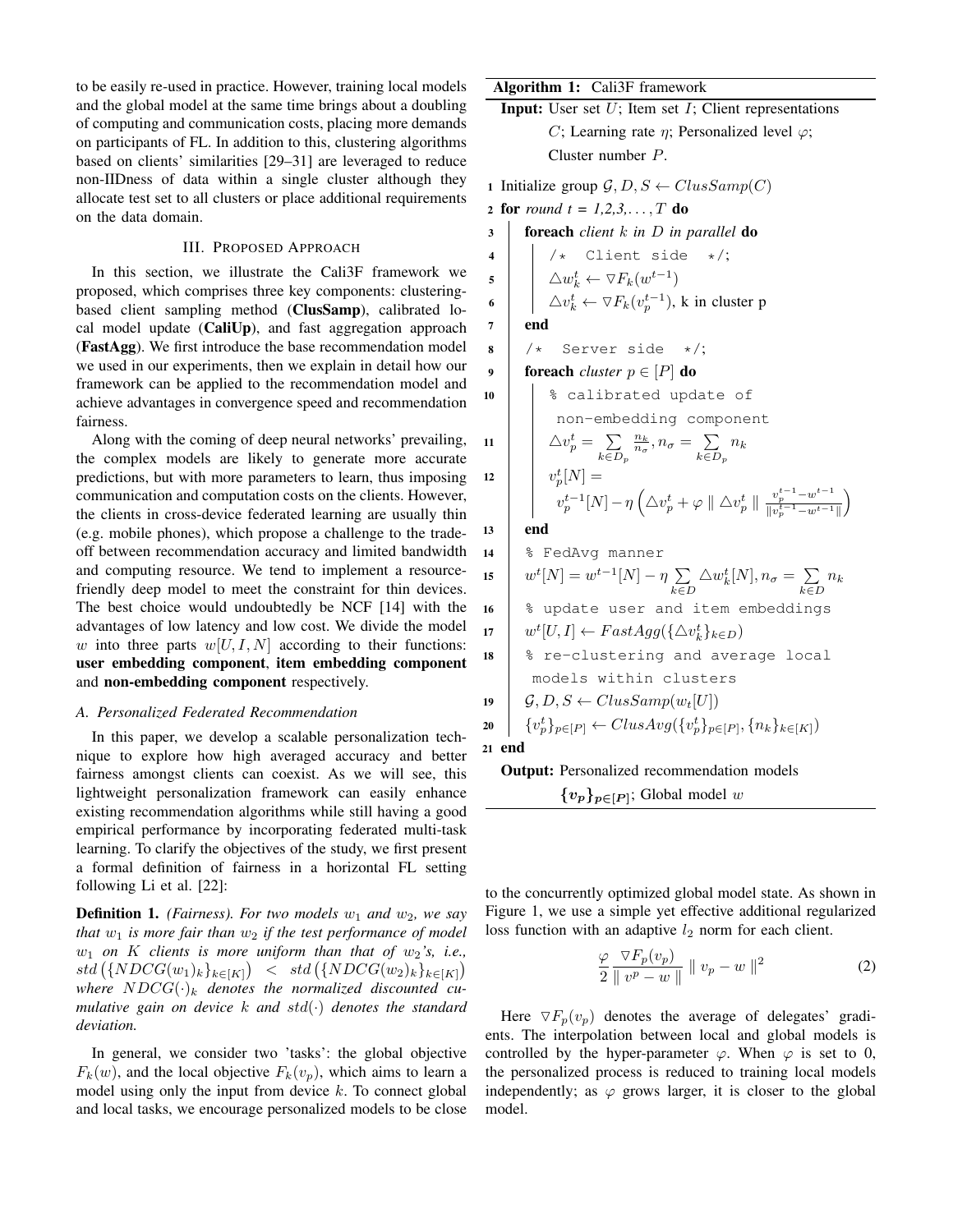# *B. Clustering-based Sampling Method (ClusSamp)*

We emphasize that only using the aforementioned personalized technique will result in improved fairness and robustness, as well as a doubling local calculation cost, due to the repetitive optimization procedure. In fact, we argue that for recommendation tasks, changing the local model client-byclient is unnecessary. Based on the user relevance employed by the recommendation system, we can assume that similar clients benefit from similar recommendation models. To put it another way, we might be able to prevent diversions and arrive at the most harmonic solution if we sample more representative users per round when updating the federated model.

In this case, we adopt ClusSamp algorithm. First and foremost, ClusSamp groups clients into  $G$  of  $P$  clusters based on clients' privacy-neutral metadata that guarantee their anonymity. Then ClusSamp selects a given number  $m/P$  of clients from per cluster at random to participate in FL. The clients selected in this round are referred to as delegate clients (delegates), while the remaining are called subordinate clients (subordinates). We designate delegates and subordinates in cluster p as  $D_p \subset D$  and  $S_p \subset S$ , respectively, in the next parts of the method.

This method of initializing the FL approach allows us to select a representative sample of the domain's various user populations. In practice, it may be more feasible to cluster the clients in  $[K]$  using additional privacy-preserving criteria (e.g., region, device type) to produce clusters that reflect the ideal user groups in  $[K]$ . Nonetheless, due to the limitation of existing datasets, we are not currently using additional features, which proves to do no damage to this algorithm's effectiveness.

# <span id="page-3-0"></span>*C. Fast Aggregation Benefits from Delegates (FastAgg)*

There is an opportunity to improve the efficiency of this aggregation procedure. Parameter updates learned by any user A can be applied in some way to a similar user B, thus accelerating the learning process for user B and consequently improving the federated system's overall efficiency. By updating  $G$  at the end of each round, we can maintain accurate clusters of clients with similar user embeddings and broadcast client updates to all other clients of the cluster that contains them. FastAgg's aggregation approach boils down to this. FastAgg combines local models to update the shared global model in a manner that causes the federated model to converge faster and produce higher-quality recommendations.

FastAgg works by embedding calibration and sharing the training progress of delegates with their subordinates. This sharing is especially useful for speeding up learning in the early rounds, but it becomes less significant as the model converges. As a result, we use a discounting factor  $\lambda$  to manage its impact. With this server-based intra-group sharing of training experiences, client workloads and reduce communication rounds to the server should be minimized, and recommendation performance and model convergence speed should be improved.

Update of delegate user embeddings. We can easily update delegates' embedding with their actual updates because we separate clients into various clusters and the user-sets do not overlap:

$$
w^{t}[U_{d}] \leftarrow w_{d}^{t}[U_{d}] \text{ for each } d \in D \tag{3}
$$

where  $w[U_d]$  denotes the part of user embedding parameters of the delegate user d while  $U_d$  refers to its indice.

Update of subordinate user embeddings. We update the subordinate user embeddings with the averaged update of the corresponding delegate user embeddings, assuming that delegates belonging to each cluster can represent their subordinate users at each round. To avoid network fluctuation during late training, a discount factor  $\lambda$  is required. The updates of subordinate user embeddings in cluster  $p$  are given by:

$$
w^{t}[U_{s}] \leftarrow w^{t-1}[U_{s}] + \lambda * mean(\triangle w[U_{d}])
$$
  
for each  $s \in S_{p}, d \in D_{p}$  (4)

Update of item embeddings. Instead of being associated with the relevant delegate user client, the same item may have interacted with other users, causing all users who interacted to update the item vector at the same time when they are chosen to participate in the training. Items that never appear in this round will lower the size of the single update if we simply average the item embedding matrix. So  $w[i]$ , the item embedding parameters corresponding to item  $i$ , is updated by a weighted average of  $w^{t}[i]$  learned by delegates in each round of updates to make the most of all the interactive information. The update quantity is used to calculate each delegate's share:

$$
I_d = \{ i \in I \mid w^t[i] - w^{t-1}[i] \neq 0 \}, \text{ for } d \in D
$$
  
\n
$$
\theta^d[I_d] = |w_d^t[I_d] - w^{t-1}[I_d]|, \text{ for } d \in D,
$$
  
\n
$$
w^t[i] = \frac{1}{\sum_{d \in D} \theta^d[i]} \sum_{d \in D} \theta^d[i] w_d^t[i], \text{ for } i \in I
$$
\n(5)

In this way, multiple clients can contribute to the update of the item vector.

Update of non-embedding component (CaliUp). Personalization is widely-studied in FL. The hidden layer closest to the output layer in neural networks usually contains the most personalized information. Instead of maintaining a local model that varies from place to place, we regard the non-embedding layer as the personalization layer to capture personal information about the devices. Cali3F's premise is that by reducing reliance on the global model, we may reduce the representation disparity and thus promote fairness.

We propose a method to calibrate the local model's training with the global model while keeping the differences from the global model. At each FL round, each cluster maintains a local model  $v^p$ . Except for the non-embedding component, the other component of  $v^p$  follows the global model. For brevity's sake, we have omitted the sign "[ $N$ ]" that follows the model parameter signs in the following formula.

As depicted in Figure [1,](#page-4-0) we first calculate  $_p$ 's gradient using data from delegates that share this cluster. Then we apply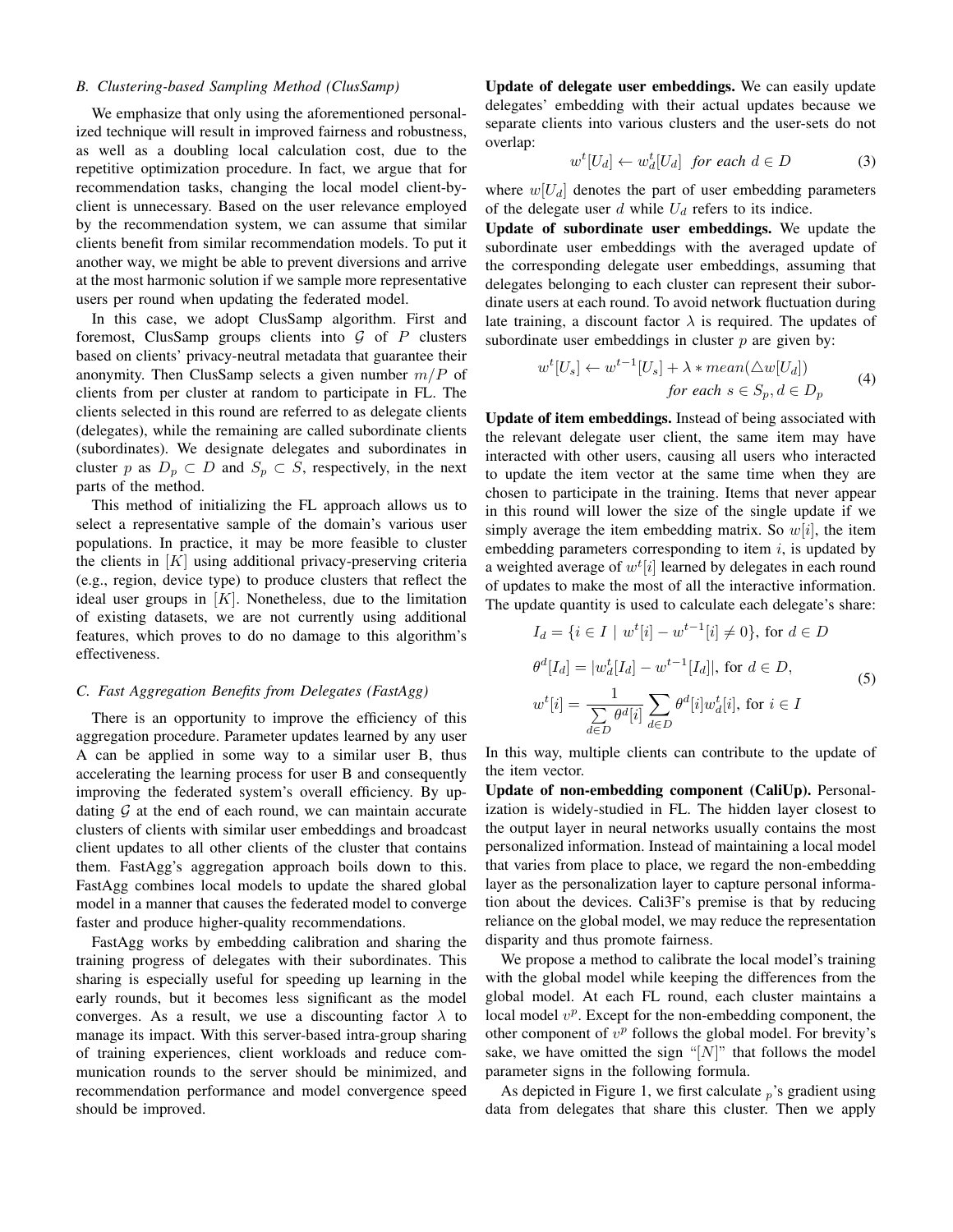

<span id="page-4-0"></span>Fig. 1. Illustration of local model's updating process

an extra gradient, whose direction is towards the difference between the global non-embedding component and the local non-embedding component, while the norm is a fraction of the local gradient, to place a constraint on the local model that prohibits it from diverging too far.

$$
v_p^{t+1} \leftarrow v_p^t - \eta \left( \nabla F_p(v_p^t) + \varphi \parallel \nabla F_p(v_p^t) \parallel \frac{v_p^t - w^t}{\|v_p^t - w^t\|} \right) \tag{6}
$$

# *D. Re-partitioning and Averaging within Clusters*

The user embeddings have changed to varying degrees after one cycle of training, as seen in Figure [2.](#page-4-1) As a result, we assign a new client partition,  $G$ , based on the newly obtained embeddings. Specifically, here we employ the Kmeans clustering method to re-cluster users into P clusters. Clients who share the same cluster then average their nonembedding component parameters with respect to instance numbers to create a new local model that represents the cluster. Remarkably the final re-partitioned local models will be used for inference.



<span id="page-4-1"></span>Fig. 2. Averaging of parameters across clusters. ClusSamp samples one client per cluster at random in a round-robin manner until the fraction of sampled clients meets the criteria at the end of each round. The clients are reassigned after training, and the non-embedding components of local models are weighted averaged based on the current clients in each cluster.

TABLE I DATASET STATISTICS

<span id="page-4-5"></span>

| Dataset               | #Interaction | #User  | #Item | Sparsity |
|-----------------------|--------------|--------|-------|----------|
| <b>MovieLens 1M</b>   | 1.000.209    | 6040   | 3706  | 95.53%   |
| <b>MovieLens 100K</b> | 100,000      | 943    | 1682  | 93.7%    |
| <b>Pinterest</b>      | 1.500.809    | 55.187 | 9.916 | 99.73%   |

### IV. EXPERIMENTS

In this section, we conduct the experiments that aim to answer the following research questions (RQ):

RQ1 Can our proposed federated version NCF gain considerable recommendation performance?

RQ2 Does Cali3F improve fairness between clients?

RQ3 Does Cali3F converge faster than baseline FedRS algorithms?

RQ4 How sensitive is Cali3F to its hyper-parameters in terms of convergence speed and fairness?

# *A. Datasets Descriptions*

We test our proposed architecture on three classical publicly accessible datasets: MovieLens  $1M<sup>1</sup>$  $1M<sup>1</sup>$ , MovieLens  $100K<sup>2</sup>$  $100K<sup>2</sup>$  $100K<sup>2</sup>$  and Pinterest<sup>[3](#page-4-4)</sup>, which are all benchmark datasets for collaborative filtering algorithm comparison. Because the first two only contain users with at least 5 interaction records, we simply transform them into implicit data, where each entry is tagged 1 if the user has rated the item, else 0. Pinterest is constructed for evaluating content-based image recommendation. It is implicit data but highly sparse, so we filtered users with less than 20 interactions. Table [I](#page-4-5) shows the statistical description of all datasets after preprocessing.

#### *B. Evaluation Metrics*

We adopted the *leave-one-out* evaluation to evaluate the performance of next item recommendation. For each user, we utilized her all interacted items for training, with the exception of the last interaction item, which was used as the test item. The ranked list includes the test item as well as 100 noninteracted items chosen at random. The performance of the recommendation is then assessed using *Hit Ratio* (HR) and *Normalized Discounted Cumulative Gain* (NDCG), both of which are calculated at 10 and averaged across all test users. HR calculates the percentage of test items that appear in the top 10 of the recommended list while NDCG divides the relevance results by  $\log_2(i+1)$  to encourage higher rankings of test items, where  $i$  is the position occupied by the test item, and then the sum is divided by the optimal result to normalize. For the fairness of the recommendation model, we calculate the above metrics for the local model on local data, and then use the standard deviation to characterize the degree of fairness

<span id="page-4-2"></span><sup>1</sup>https://grouplens.org/datasets/movielens/1m/

<span id="page-4-3"></span><sup>2</sup>http://grouplens.org/datasets/movielens/100k/

<span id="page-4-4"></span><sup>3</sup>https://sites.google.com/site/xueatalphabeta/academic-projects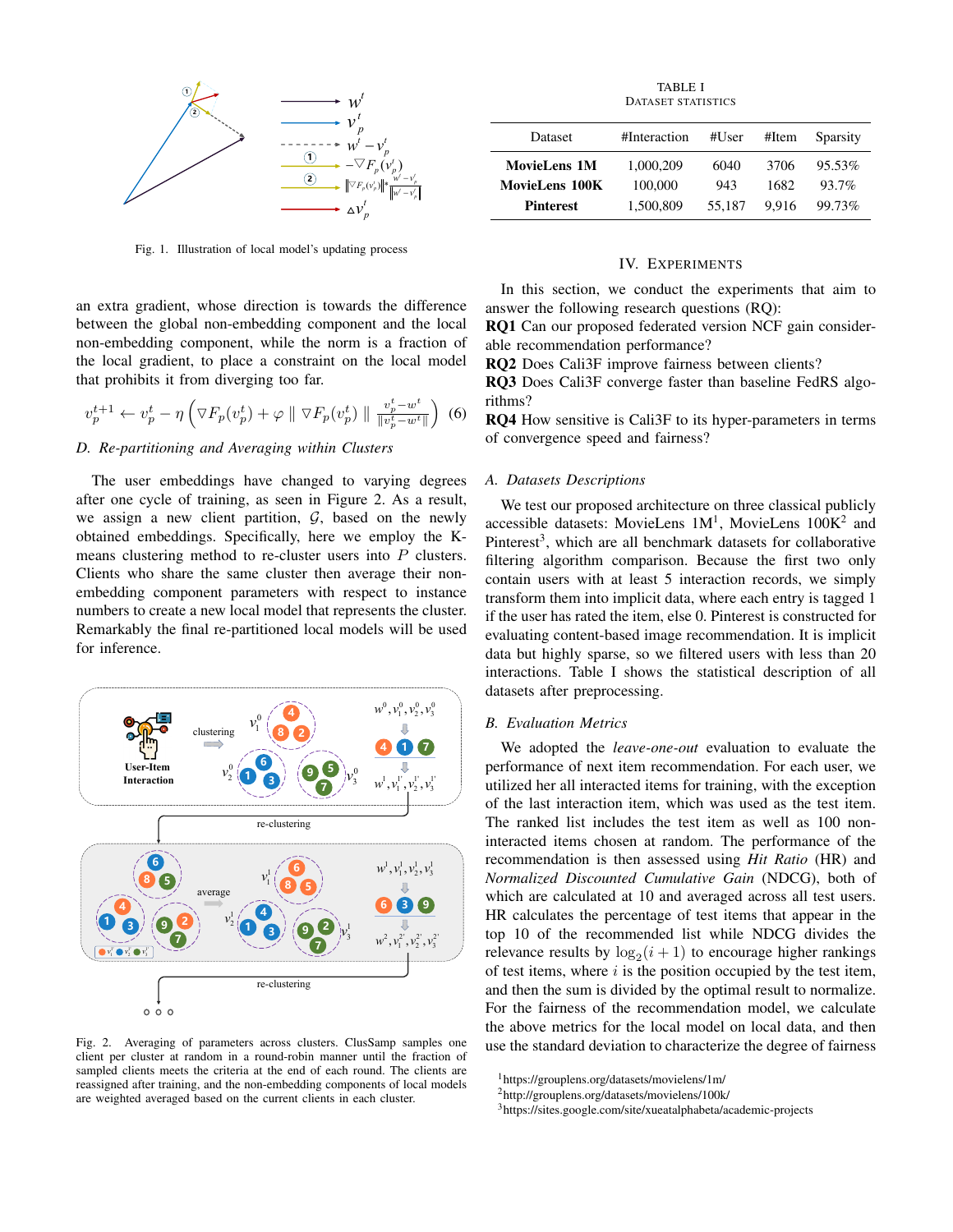

<span id="page-5-0"></span>Fig. 3. Convergence speed comparison between different training settings. Number of clusters and delegates each cluster are fixed to guarantee Cali3F samples the same number of clients as FedAvg.

as mentioned in Definition [1.](#page-2-0) The larger the standard deviation indicates that the performance gap between the client models is larger and less fair. As for the training speed, we experiment on Intel Xeon Gold 6130 CPU@2.10Hz and 16G Tesla V100 GPU to simulate the time cost. The code is constructed on the basis of TensorFlow.

# *C. Baselines*

To demonstrate the benefits of our method in terms of convergence speed, we compared it to the widely used FedAvg algorithm. On three different datasets, we practiced the training process of three different NCF variants respectively. For convergence comparison, We picked NDCG, which has larger volatility for line drawing, as the measuring index to more clearly demonstrate the boundary between the two methods. For our original intention, fairness, we compared Cali3F with another method Ditto, which uses the  $l_2$  norm of the difference between local and global models' parameters as a constraint term to train local models, but varies from our method on the fixed coefficient of regularization term. Since Ditto is a training method attached to the FedAvg training process, which does not do much to accelerate convergence, it will increase the amount of computation. Obviously. There is no comparability in the convergence speed. We only compare

with Ditto and FedAvg on the improvement in fairness and reduction in the training time.

# *D. Results and Discussion*

*1) Recommendation Performance Comparison (RQ1):* Ta-ble [II](#page-6-0) shows the performance of HR@10 and NDCG@10 with respect to different training methods. We adopt the same hyper-parameter setting for NCF-based methods with two kinds of training methods, including the same number of latent factors, learning rate, number of MLP layers, etc. For MF methods, we refer to the results from [\[14,](#page-7-11) [32\]](#page-7-29). It is worth mentioning that we are not attempting to tune a new state-ofthe-art recommendation performance, which is a mission better suited to much more complicated neural networks. Rather, to demonstrate the universality of our framework modified on various methods. In comparison with federated methods, our Cali3F consistently outperforms the FedAvg baseline. When compared to respective upper bound with centralized training settings, the results show that using locally stored data is invariably accompanied by a decline in recommendation quality, which has been demonstrated in a wide range of literature and is not an impediment to showing the superiority of our approach.

*2) Convergence Analyses (RQ2&RQ3):* In subsection [III-C,](#page-3-0) we construct a rapid aggregation mechanism to compensate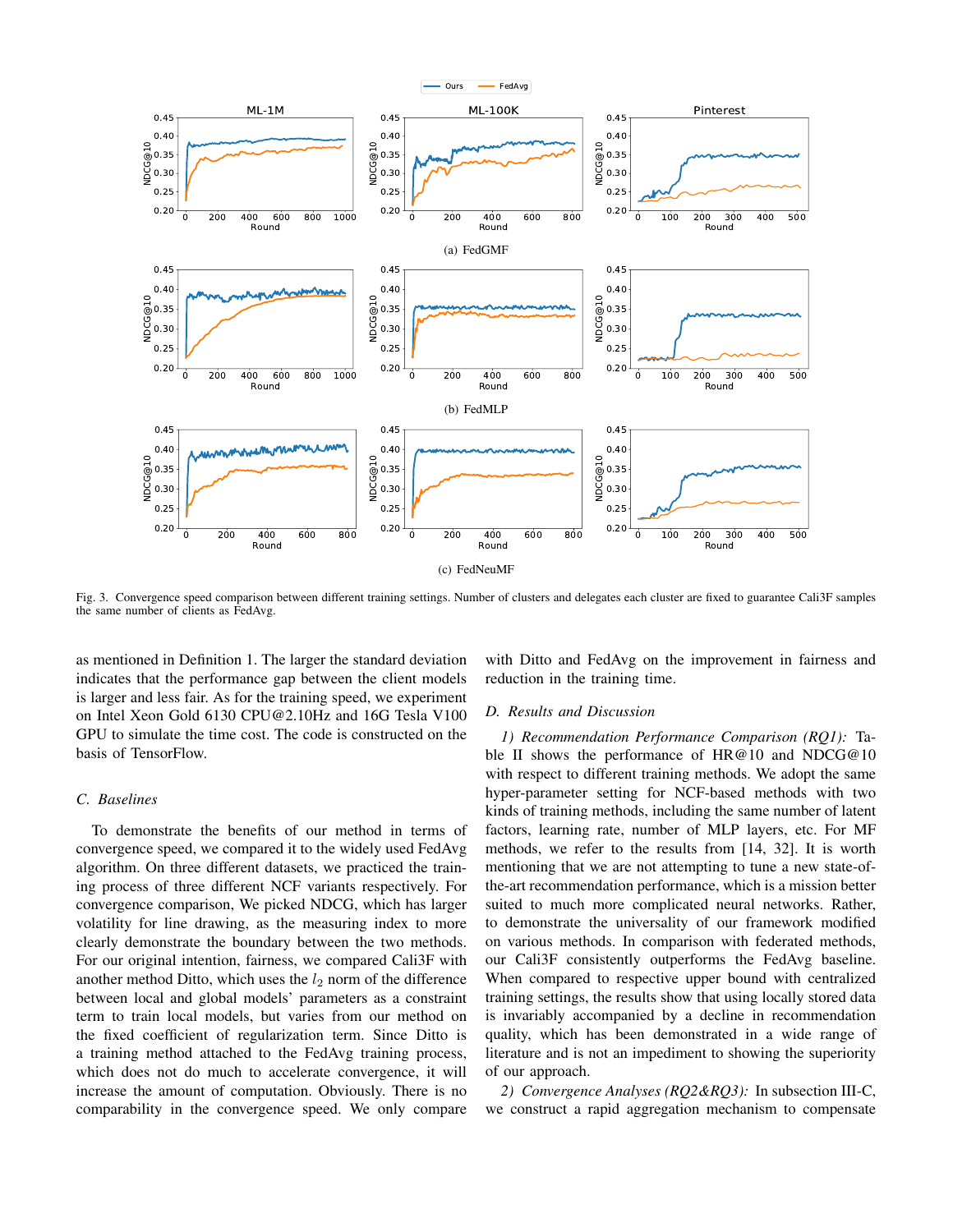#### TABLE II

<span id="page-6-0"></span>RECOMMENDATION PERFORMANCE FOR THREE VERSIONS OF CALI3F AND TRADITIONAL FEDERATED METHODS. THE LAST FOUR COLUMNS ARE CENTRALLY-TRAINED BASELINES. HIGHEST *HR@10* AND *NDCG@10* OBSERVED ARE LISTED BELOW.

|              | $ML-1M$ |      | <b>ML-100K</b> |      | <b>Pinterest</b> |      |
|--------------|---------|------|----------------|------|------------------|------|
|              | HR      | NDCG | HR             | NDCG | HR               | NDCG |
| <b>GMF</b>   | 0.69    | 0.41 | 0.68           | 0.42 | 0.87             | 0.56 |
| MLP          | 0.63    | 0.36 | 0.61           | 0.35 | 0.85             | 0.54 |
| <b>NeuMF</b> | 0.70    | 0.41 | 0.69           | 0.42 | 0.88             | 0.55 |
| <b>BPR</b>   | 0.66    | 0.40 | 0.92           | 0.30 | 0.87             | 0.54 |
| FedAvg-NeuMF | 0.60    | 0.37 | 0.70           | 0.36 | 0.50             | 0.24 |
| Cali3F-GMF   | 0.73    | 0.40 | 0.70           | 0.38 | 0.69             | 0.35 |
| Cali3F-MLP   | 0.72    | 0.40 | 0.69           | 0.36 | 0.71             | 0.34 |
| Cali3F-NeuMF | 0.72    | 0.41 | 0.71           | 0.40 | 0.73             | 0.36 |

<span id="page-6-1"></span>TABLE III FAIRNESS AND TIME-COST COMPARISON ON FEDNEUMF ON ML-1M

|           | FedAvg                       | Ditto                        | Cali3F                      |
|-----------|------------------------------|------------------------------|-----------------------------|
| Std       | 0.38                         | 0.33                         | 0.33                        |
| Time-cost | $10.6\text{min}(1.00\times)$ | $34.5\text{min}(3.25\times)$ | $3.4\text{min}(0.32\times)$ |

for the double local computation cost generated by the localglobal model training algorithm. To validate the improvement effect of our aggregation strategy, we conduct a comparison on convergence speed. The idea behind it is that if significantly faster convergence can be accomplished, the cost savings on overall computing remain self-evident. The results are shown in Figure [3.](#page-5-0) To be compared fairly, both methods start with the same initial model.

Surprisingly, it is immediately obvious that Cali3F converges towards its best values even at the very early stage. Take ML-1M for instance, Cali3F settles to within 5% of its best values at round 10, which means Cali3F can omit 98.6% of training rounds while saving the same percentage in communication costs.

*3) Ablation Study (RQ2&RQ4):* Cali3F's role in enhancing recommendation performance fairness amongst clients is investigated in this experiment. In Table [III,](#page-6-1) We first report the respective fairness metric values on the most sophisticated NeuMF model, as well as the time cost to reach within 5% of the best NDCG@10. The time cost is expressed as multiples of how long FedAvg takes. Cali3F's high efficiency and its promotion for fairness may easily be seen in Table [III.](#page-6-1)

Further ablation study indicates more clearly the importance of personalized local models on the fairness of recommendation results, as shown in Figure [4.](#page-6-2) The fairness metric of a global model trained with ClusSamp and FastAgg but no ClusUp is depicted in blue, whereas the fairness of local models trained using the extra personalization method is depicted in orange. The obvious gap between them indicates that personalization can effectively improve the fairness of rec-



<span id="page-6-2"></span>Fig. 4. The impact of personalization components on fairness under different cluster size. The only difference between personalized and non-personalized situations is the former trains local models while the latter does not. As the number of clusters increases, the degree of personalization deepens, and the benefits to fairness increase.



Fig. 5. Rounds required for best recommendation performance of Cali3F-GMF on ML-100K dataset. Different number of clusters has great influence on the number of rounds to achieve convergence but little influence on the recommendation effect.

ommendations. The obvious disparity between them suggests that personalization can significantly improve recommendation fairness. Furthermore, the granularity of personalization (as denoted by the number of clusters) also has a considerable impact on fairness: as personalization increases, recommendations generally become more balanced. On the other hand, we can see from Figure 5 that, within a certain range, the number of clusters has little influence on the final recommendation effect. It does, however, have an obvious impact on the number of convergent rounds required to reach the optimal recommendation effect. There is no discernible pattern but the optimal number of rounds in the results is compatible with the unused metadata of ML-100K which can be at best partitioned into about 30 clusters on the offline evaluation. Other datasets' results are not shown because of space limits, but they support this observation as well. This result further proves that our framework can achieve optimal performance without sacrificing privacy.